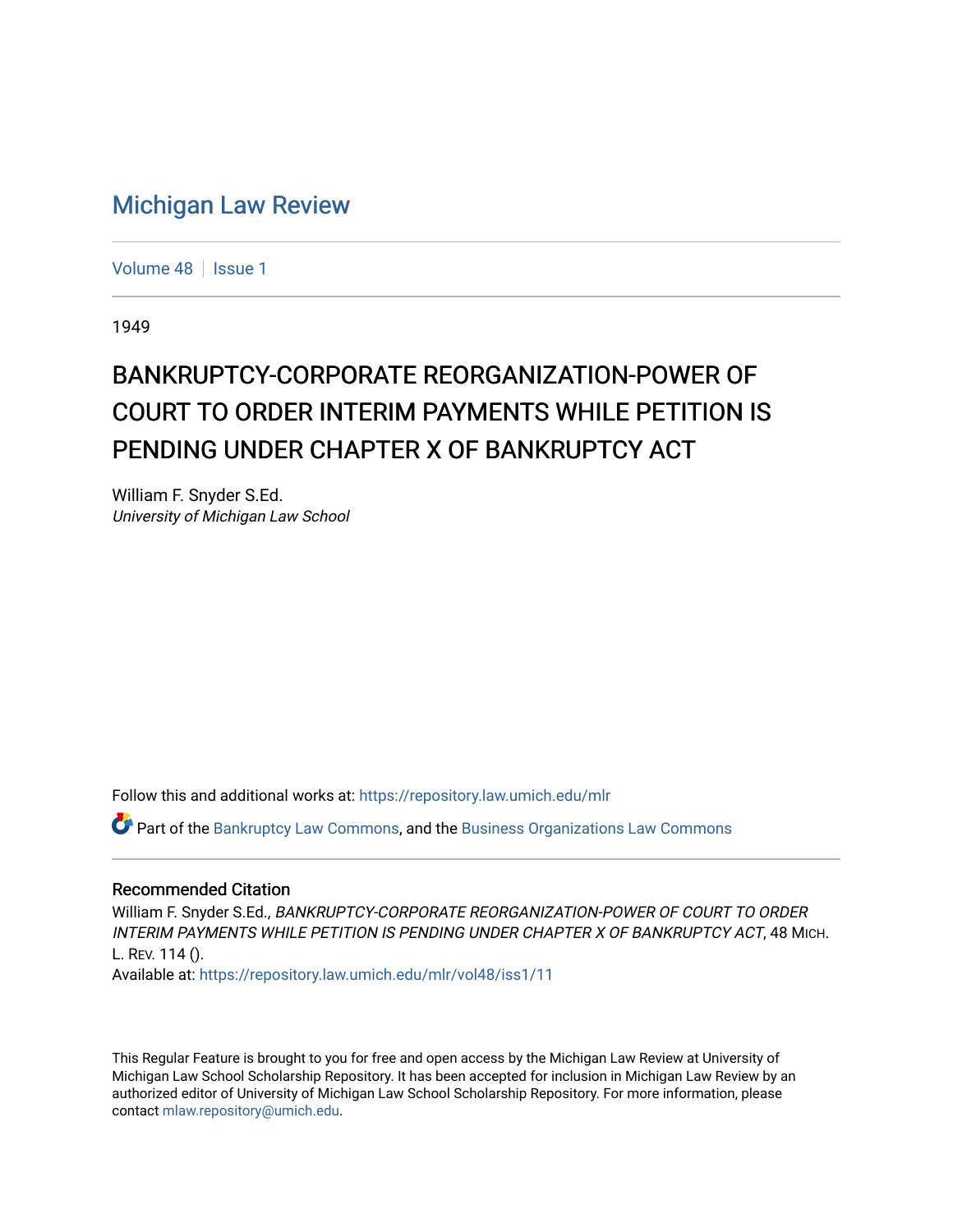BANKRUPTCY-CORPORATE REORGANIZATION-POWER OF COURT TO ORDER INTERIM PAYMENTS WHILE PETITION IS PENDING UNDER CHAPTER X OF BANK-RUPTCY ACT-A petition for reorganization was filed, pursuant to Chapter X of the Chandler Act, October 3, 1947, which was adjudged on the same day to be in good faith and within the terms of the act. The corporation was clearly solvent, in the sense that its assets exceeded its liabilities, but needed financial adjustment to meet the principal on outstanding income notes due the follow-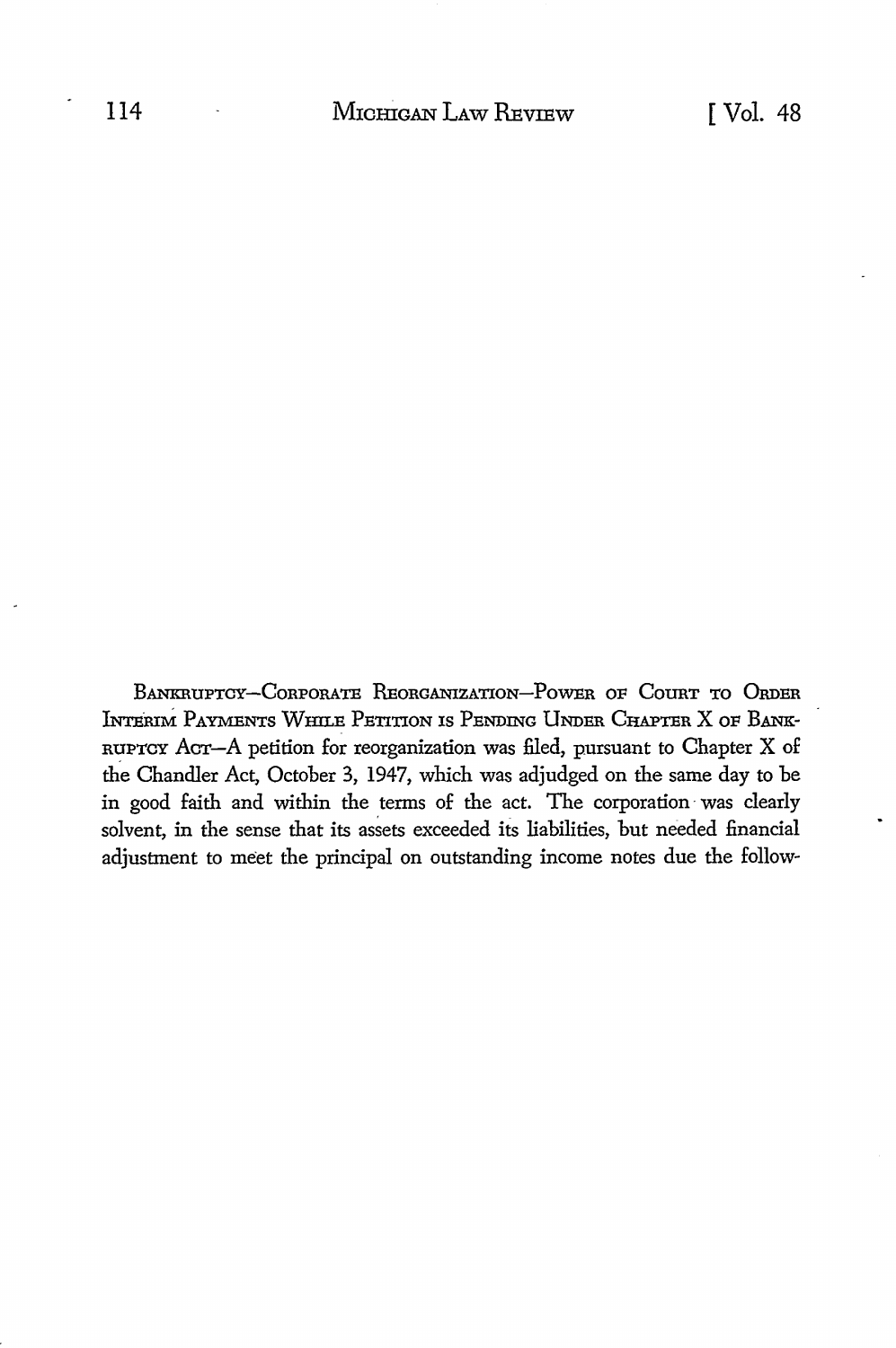ing June.1 Thereafter, and before a plan was approved, the court entered an order directing the trustee of the debtor to pay 6% to the holders of the first mortgage bonds as an interim distribution to be applied against the principal amount due on such bonds. -The debtor and holders of subordinate income notes appealed on the ground that this order amounted to partial liquidation unauthorized under Chapter X. *Held,* as these interim payments would not interfere with the general plan of reorganization, the court had power to order them. *In re Industrial Office Bldg. Corp.,* (3d Cir., 1949) 171 F. (2d) 890.

Beyond a doubt, an order calling for the payment of bonds before a plan has been approved is unique in a reorganization proceedings. The court could find only one other case under Chapter X in which such a procedure had been adopted.2 There is also limited precedent for the use of such interim orders in railroad reorganization under Section 77,<sup>3</sup> and in equity receiverships.<sup>4</sup> Contrary authority appears even more limited.<sup>5</sup> On principle, the theories of liquidation and reorganization would seem inherently at odds, yet it is clear that complete separation of the two has never been achieved in practice.<sup>6</sup> This

| 1 Liabilities:                                                       |                                                                    |             |
|----------------------------------------------------------------------|--------------------------------------------------------------------|-------------|
| Bonds                                                                | Principal                                                          | \$1,954,000 |
|                                                                      |                                                                    | 1,063,000   |
|                                                                      |                                                                    | 10,000      |
| Income Notes*                                                        | Principal                                                          | 359,000     |
|                                                                      | Interest $\dots\dots\dots\dots\dots\dots\dots\dots\dots\dots\dots$ | 401,000     |
|                                                                      |                                                                    | \$3,787,000 |
| * Principal due June 1, 1948. Interest accrued as of October 3,1947. |                                                                    |             |
| Cash on Hand:                                                        |                                                                    |             |
|                                                                      | \$293,000                                                          |             |
|                                                                      |                                                                    | 432,000     |
|                                                                      |                                                                    | 448,000     |
| Sept. 30, 1948 (estimate)                                            |                                                                    | 557,000     |
|                                                                      |                                                                    | \$20,000    |
| Amount Needed for Alterations:                                       |                                                                    | \$250,000   |
| Amount Disbursed:                                                    |                                                                    |             |
|                                                                      |                                                                    |             |
|                                                                      |                                                                    | 200,000     |
| * This payment was held in abeyance pending the instant appeal.      |                                                                    |             |

<sup>2</sup>Application of Realty Associates Securities Corp., (D.C. N.Y. 1944) 58 F. Supp. 220. See also language in Central Hanover Bank & Trust Co. v. Philadelphia & Reading Coal & Iron Co., (C.C.A. 3d, 1938) 99 F. (2d) 642; In re Philadelphia & Reading Coal & Iron Co., (C.C.A. 3d, 1944) 141 F. (2d) 954.

3 In re Central of Georgia Railway Co., (D.C. Ga. 1942) 42 F. Supp. 940; same case, 48 F. Supp. 445; Central Hanover Bank & Trust Co. v. Callaway, (C.C.A. 5th, 1943) 135 F. (2d) 592.

<sup>4</sup>Todd v. Lippincott, (C.C.A. 3rd, 1919) 258 F. 205.

5 See FINLETrER, THE LAW OF BANKRUPTCY REonGANIZATION 363-373 (1939), where he apparently assumes the invalidity without any citations.

<sup>6</sup> Id. at 14, n. 14. In re Lorraine Castle Apartments Bldg. Corp., Inc., (C.C.A. 7th, 1945) 149 F. (2d) 55; Country Life Apartments, Inc. v. Buckley, (C.C.A. 2d, 1944) 145 F. (2d) 935; Cary, "Liquidation of Corporations in Bankruptcy Reorganization," 60 HARV. L. REV. 173 (1946).